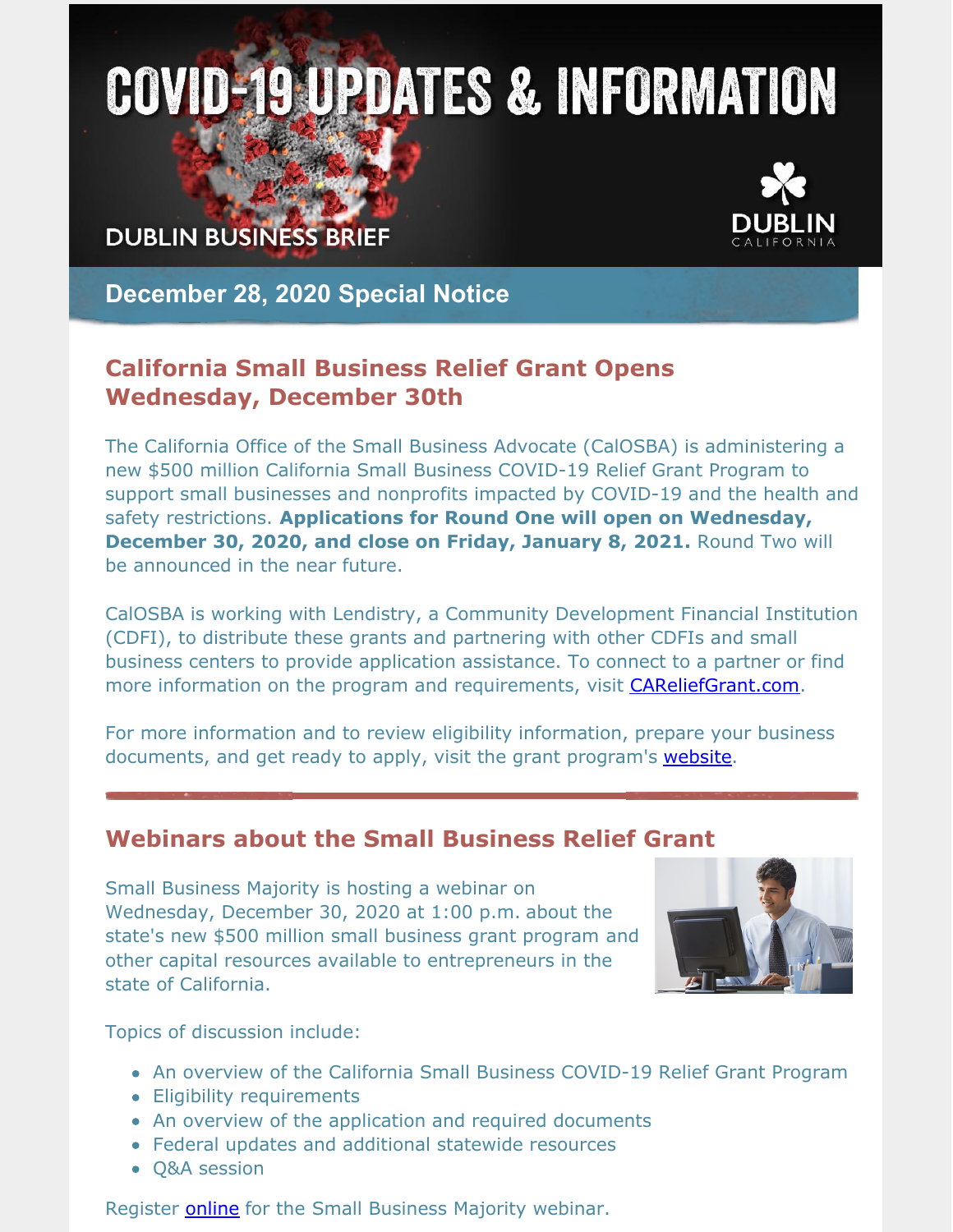Additionally, America's Small Business Development Center is hosting bilingual webinars in multiple languages. Register [online](https://fullerton.zoom.us/webinar/register/WN_DNMLHwM5SSehzRxAKkSFZA).

#### **Omnibus and Emergency Small Business Relief Package**

Over the weekend, President Trump signed the federal Omnibus and Emergency Small Business Relief bills, which re-opens the Paycheck Protection Program (PPP) for a second round, and makes other changes to PPP that impact eligibility for initial PPP loans, the loan forgiveness process, and the tax treatment of PPP loans.

The relief package also made changes to the Economic Injury Disaster Loan (EIDL Program), the Employee Retention Tax Credit, a Venue Grant program, and other Small Business Administration (SBA) loan programs.



To learn more, visit the House Committee on Small Business website for:

- Small Business [Provisions](https://smallbusiness.house.gov/UploadedFiles/Small_Business_Title_Section-by-Section_12.21_FINAL.pdf) in 2021 Omnibus Section by Section Summary
- 2021 [Omnibus](https://smallbusiness.house.gov/UploadedFiles/12.21.20-Stimulus-Fact_Sheet_-SBC.pdf) Small Business Fact Sheet
- 2021 Omnibus [Spending](https://rules.house.gov/sites/democrats.rules.house.gov/files/BILLS-116HR133SA-RCP-116-68.pdf) Bill Full Text

Additionally, the U.S. Chamber of Commerce has provided a summary of the changes on its [website](https://www.uschamber.com/report/guide-small-business-covid-19-emergency-loans).

## **The REAL People's Fund**

The REAL People's Fund is a new collaboration among six non-profits to finance a just economy in Alameda and Contra Costa Counties. The group is planning to start



distributing \$3 million in loans in Spring 2021 to entrepreneurs of color, formerly incarcerated business owners, and others who may have faced barriers to accessing capital. The Fund will also provide financial advice to help businesses survive the COVID-19 pandemic.

REAL stands for "Revolutionizing Our Economy for All Local People" and the Fund is managed by Community Vision.

For more information, visit Community Vision's [website](https://communityvisionca.org/realpeoplesfund/).

# **California Main Street Small Business Tax Credit - Deadline January 15**

In September, the state created the Main Street Small Business Tax Credit, which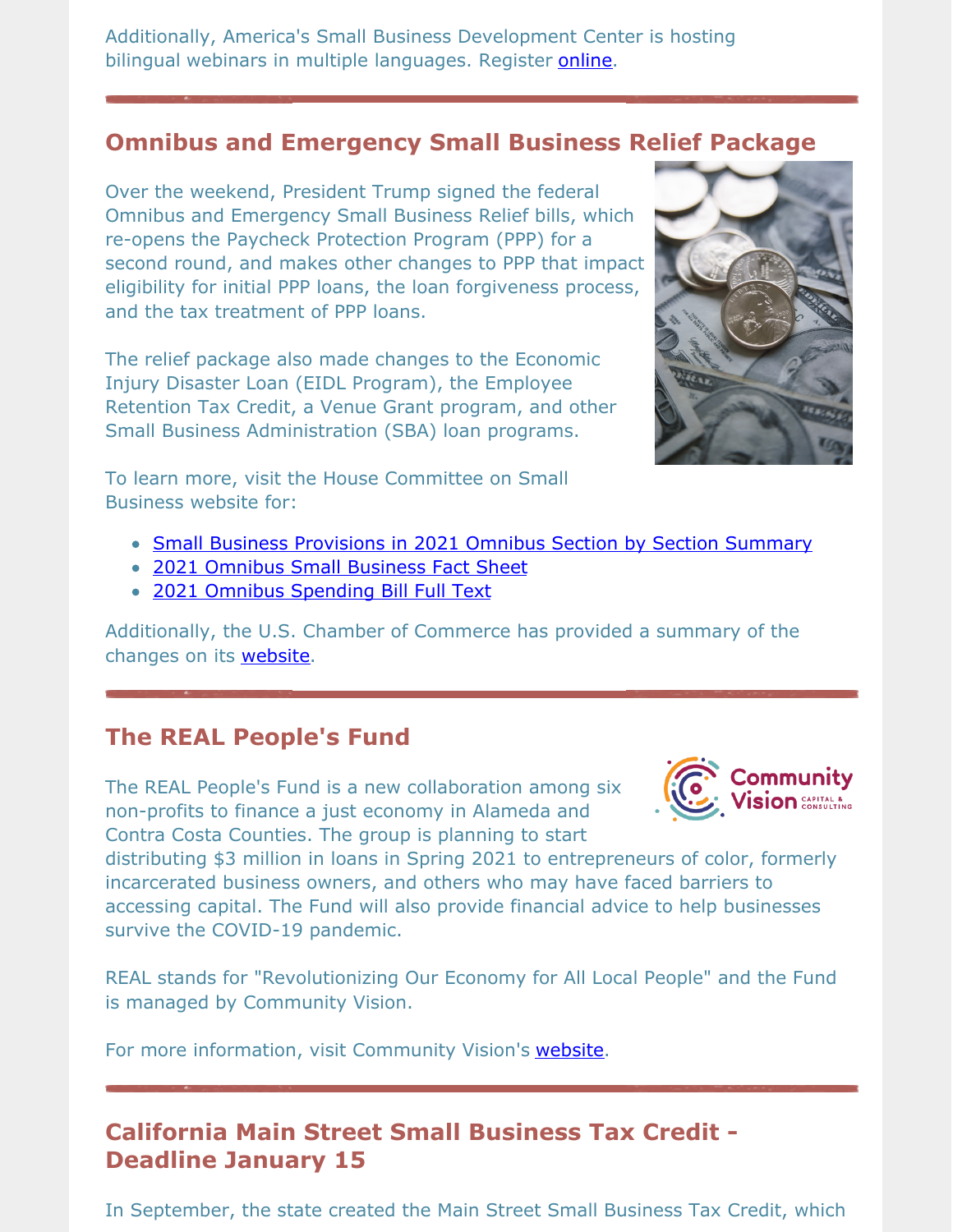provides certain California qualified small business employers a hiring credit against California state income taxes or sales and use taxes. Participating businesses must first receive a tentative credit reservation.

The California Department of Tax and Fee Administration (CDTFA) is currently accepting applications for tentative small business hiring credit reservation amounts through an online reservation system. Qualified small business employers must apply with the CDTFA for a credit reservation. Credit reservations will be allocated to qualified small business employers on a first-come, first-served basis. The reservation system will be available from December 1, 2020 through January 15, 2021. Within 30 days of receiving an application, CDTFA will notify each applicant via email whether a tentative credit reservation has been allocated to them and the amount of the tentative credit reservation.

To participate in this program, California small businesses must meet the following qualifications:

- Employed 100 or fewer employees as of December 31, 2019, and
- Suffered a 50 percent decrease or more in income tax gross receipts (generally, all income less returns and allowances), when comparing second quarter 2020 to second quarter 2019.

For more information, visit CDTFA's [website](https://www.cdtfa.ca.gov/taxes-and-fees/SB1447-tax-credit.htm).

#### **Dublin Recovery Boost Grant Program - Still Accepting Applications**

Applications are still being accepted for the City of Dublin's Recovery Boost Grant Program (program). The program provides a grant of up to \$10,000 to reimburse eligible small businesses for expenses incurred related to shifting



operations due to the COVID-19 pandemic. The application period started on Friday, December 18, 2020 and applications are being reviewed in the order they are received.

For full program details, including eligibility, as well as resources such as FAQs and a tutorial about the application form, please visit the program's **[webpage](https://dublin.ca.gov/recoveryboostgrant)**.

#### **We Are Here for You**

#### **Happy Holidays! As a reminder, in observance of the New Year holiday, all City facilities will be closed on December 31 and January 1.**

The City of Dublin appreciates our business community and remains committed to being your source for reliable and accessible information and resources.

In addition to the COVID-19 Business Impacts [webpage](https://www.dublin.ca.gov/2177/COVID-19-Business-Impacts), we have compiled a COVID-19 Business [Resource](https://www.dublin.ca.gov/DocumentCenter/View/22168) Guide (PDF, last updated 9/3/2020). Be sure to also visit the City's [COVID-19](https://www.dublin.ca.gov/coronavirus) webpage with up-to-date information and resources